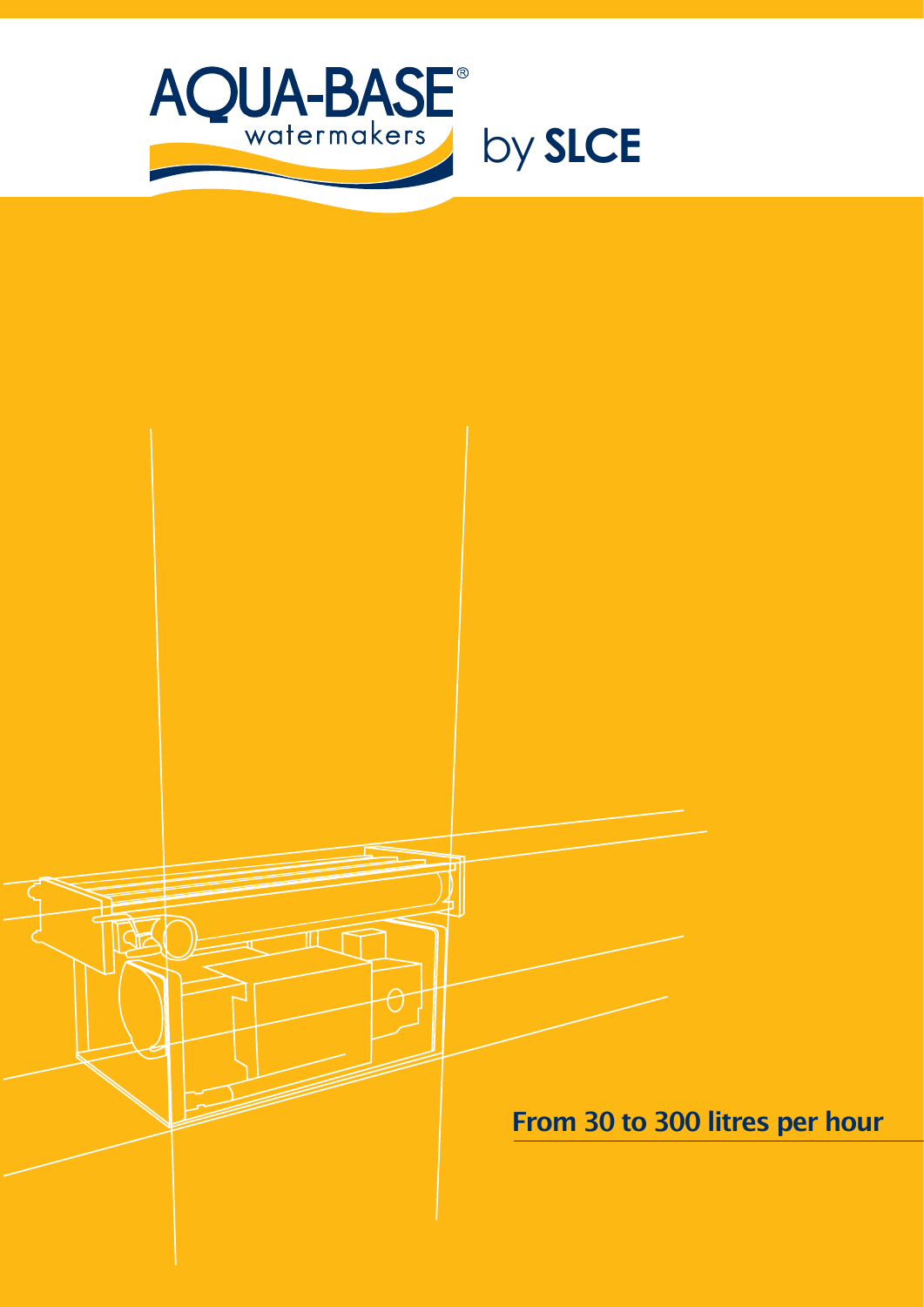

*The AQUA-BASE® ranges have been designed by SLCE to meet your need for fresh water with the same concern for reliability and ease of use as the other SLCE professional ranges.*

Aqua-Base®X

**Ty** *from 30 to 90 L/h*

Very compact watermakers specifically designed for small boats where available energy and space are limited.



|  | <b>Capacity</b> | <b>Model</b> |                          | • • • • • • •            | <b>LIECUTCILY</b>        |             |        |
|--|-----------------|--------------|--------------------------|--------------------------|--------------------------|-------------|--------|
|  |                 |              | <b>Battery</b>           | Single phase             | <b>Three phase</b>       | Consumption | Weight |
|  | 30 L/h          | $XD121*$     | 12V                      | $\overline{\phantom{a}}$ | ٠                        | 31 A        | 34 kg  |
|  |                 | $XD241*$     | 24 V                     | $\overline{\phantom{a}}$ | $\overline{\phantom{0}}$ | 25 A        | 36 kg  |
|  |                 | <b>XA221</b> | $\overline{a}$           | 230 or 115 V             | $\overline{\phantom{0}}$ | 1 kW        | 38 kg  |
|  | 50 $L/h$        | XD122*       | 12V                      |                          | $\overline{\phantom{0}}$ | 31 A        | 40 kg  |
|  | 60 L/h          | $XD242*$     | 24 V                     | $\overline{\phantom{0}}$ |                          | 25 A        | 42 kg  |
|  |                 | <b>XA222</b> | $\overline{\phantom{a}}$ | 230 or 115 V             | ٠                        | 1 kW        | 44 kg  |
|  | 90 $L/h$        | <b>XA223</b> | $\overline{\phantom{a}}$ | 230 or 115 V             | $\overline{\phantom{0}}$ | 1 kW        | 50 kg  |
|  |                 |              |                          |                          |                          |             |        |

Rated performances +/- 10% using standard seawater, with 35 g/l salinity and temperature at 25°C. \*Dual voltage models available : 12/230V or 24V/230V.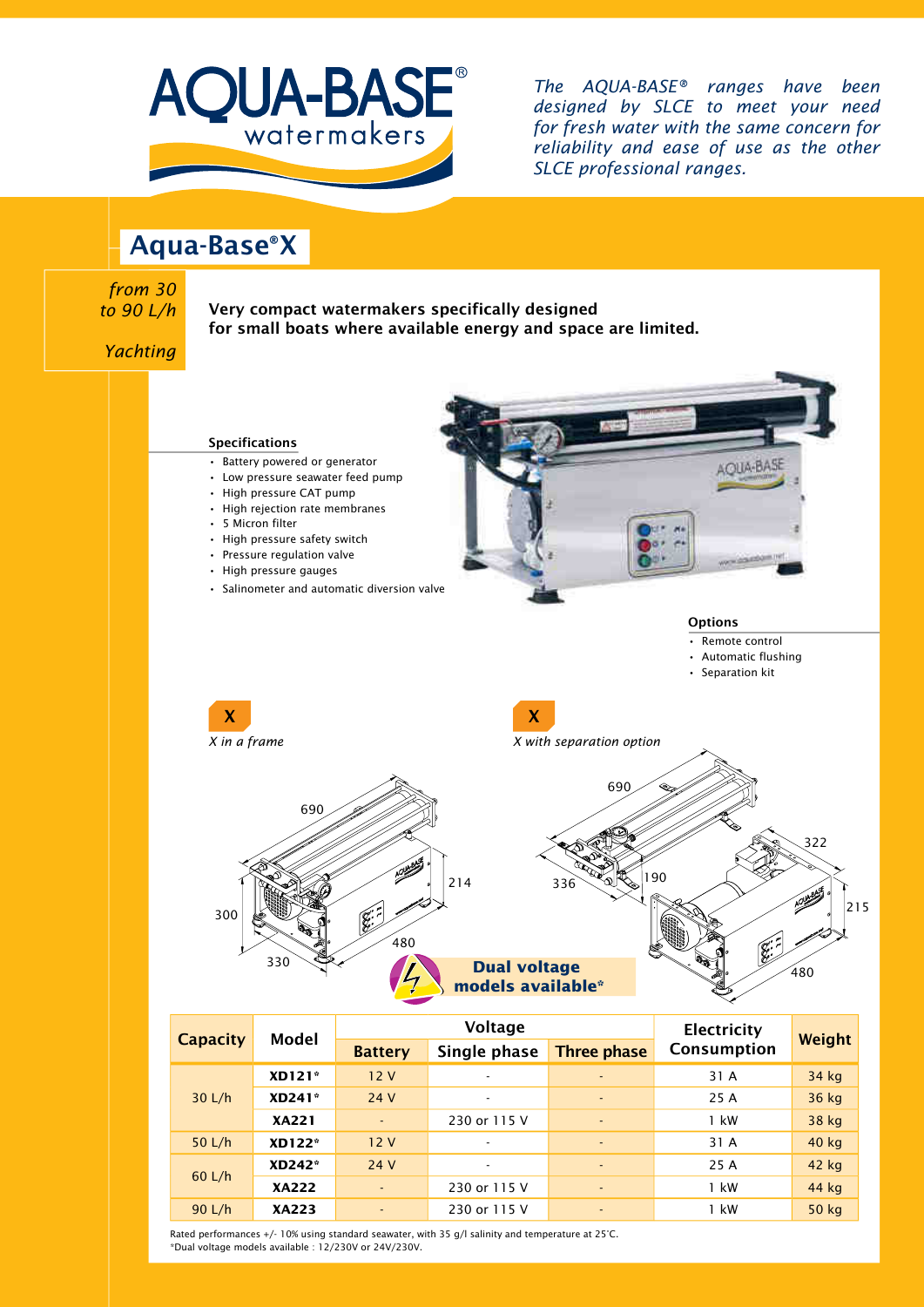*Very simple to install and use, AQUA-BASE® watermakers are delivered complete with an installation kit and detailed instructions. All AQUA-BASE® watermakers are certified by Bureau Veritas.*





Rated performances +/- 10% using standard seawater, with 35 g/l salinity and temperature at 25°C. Other voltages on request.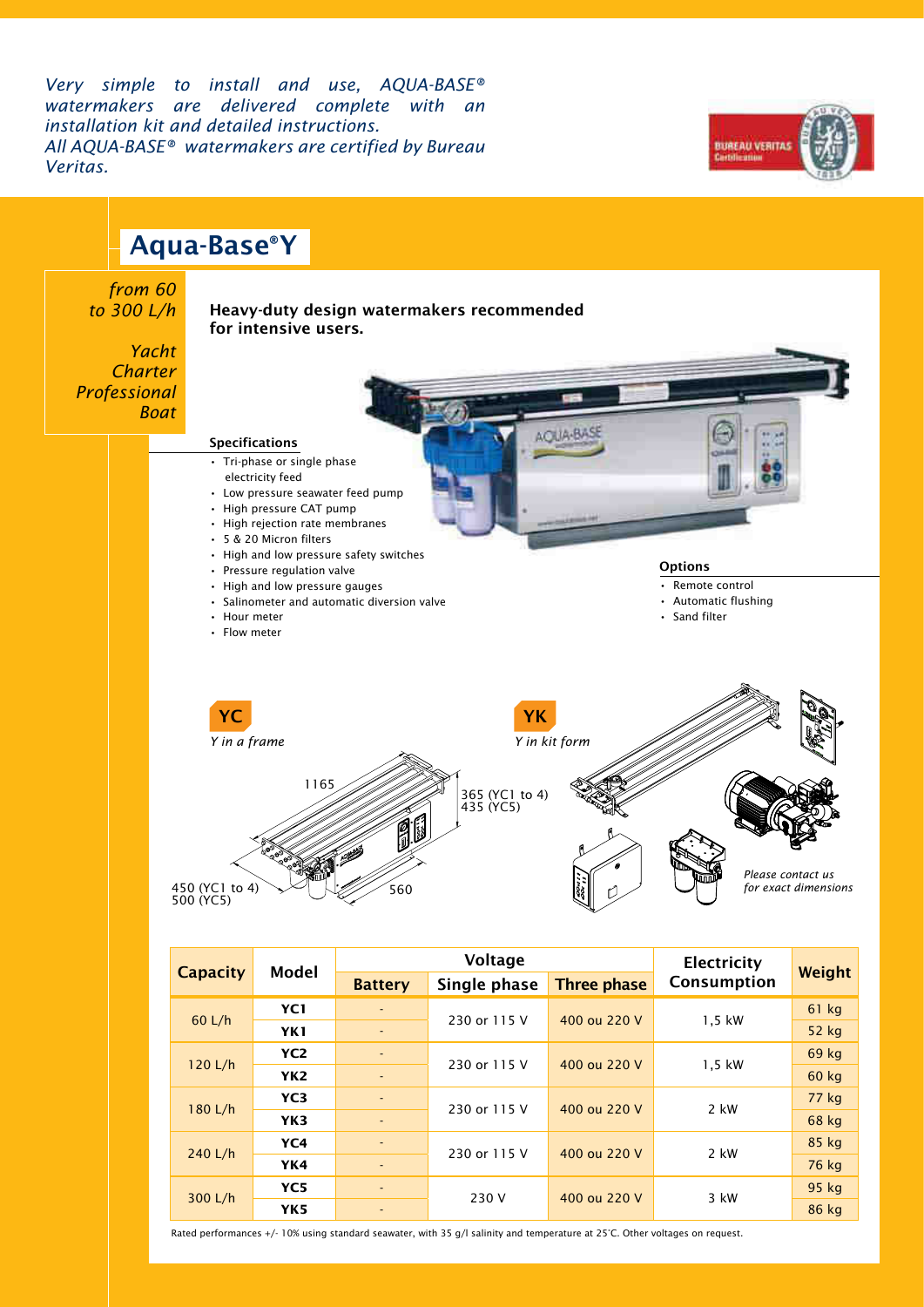

# Aqua-Base®Eco

## **Ty-***from 35 to 105 L/h*

*Low energy consumption*

Energy recovery watermakers designed for boats where energy available is very limited.



#### **Only 12 Amps at 12 Volts to produce 35 litres/hour**

Two versions are available :

- ESB : Basic manual version.
- ESW : Automatic version,

includes automatic salinity control.

#### Specifications

- Low-pressure seawater feed pump
- Desalination module
- 5 Micron filter

#### **Options**

- Remote control (ESW)
- Automatic flushing (ESW)
- Dual voltage



|                 | Model          | Voltage        |                          | <b>Electricity</b> |         |
|-----------------|----------------|----------------|--------------------------|--------------------|---------|
| <b>Capacity</b> |                | <b>Battery</b> | Single phase             | Consumption        | Weight  |
|                 | ESB/ESW301*    | 12V            | $\overline{\phantom{a}}$ | 12 A               | $41$ kg |
| 35 L/h          | ESB/ESW302*    | 24 V           | -                        | 6 A                | $41$ kg |
|                 | ESB/ESW601*    | 12V            | $\overline{\phantom{a}}$ | 25 A               | 49 kg   |
| 65 L/h          | ESB/ESW602*    | 24 V           | $\overline{\phantom{a}}$ | 12,5A              | 49 kg   |
|                 | <b>ESW901*</b> | 12V            | -                        | 34 A               | 63 kg   |
| 105 L/h         | <b>ESW902*</b> | 24 V           | $\overline{\phantom{a}}$ | 17 A               | 63 kg   |

200

*35 et 65 L/h* ESB/ESW

200

**ESW** 

*105 L/h*

380

670

500

 $670$ 

Rated performances +/- 10% using standard seawater, with 35 g/l salinity and temperature at 25°C. \*Dual voltage models available : 12/230V or 24V/230V.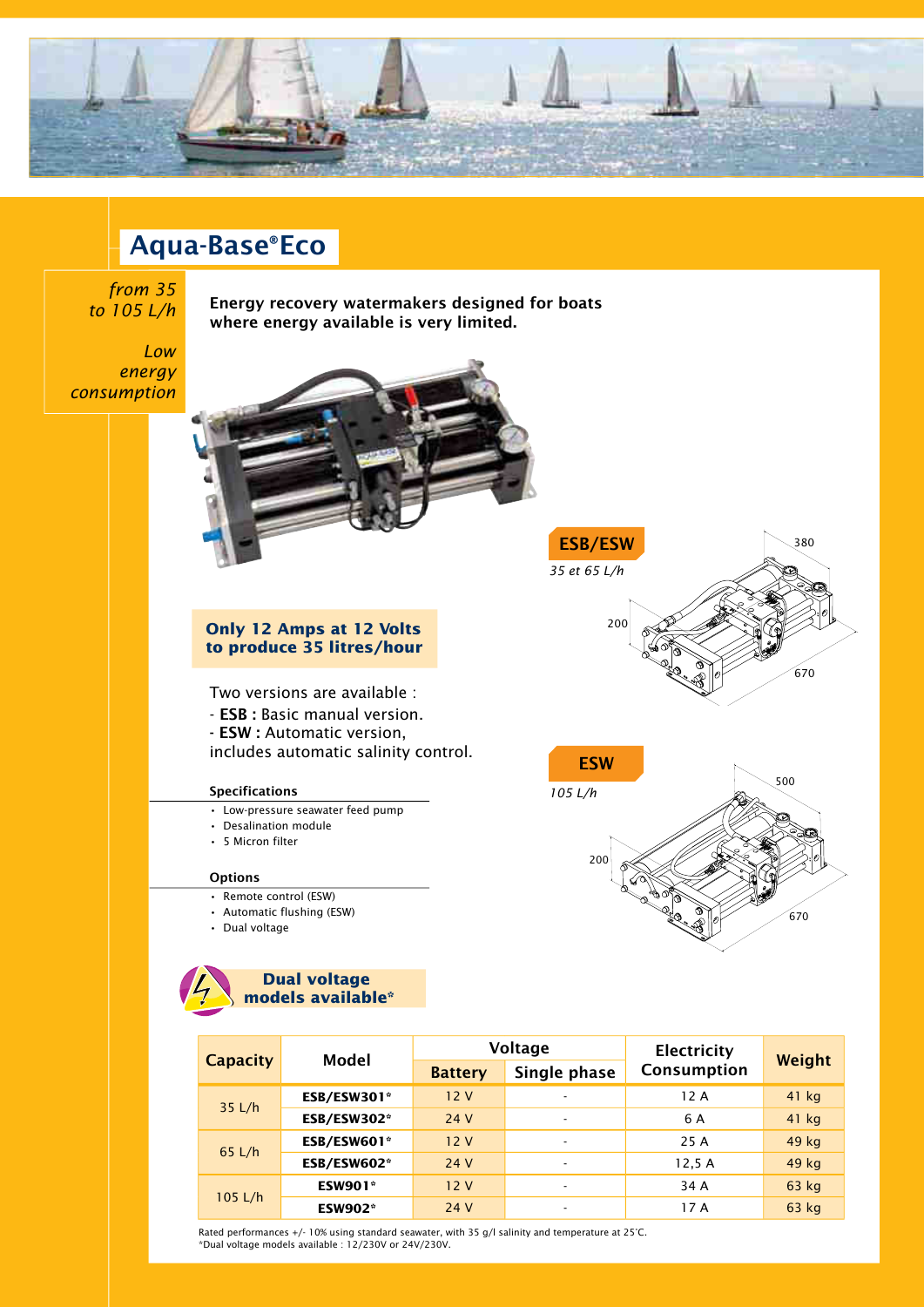# Aqua-Base® reliability and service

## AQUA-BASE<sup>®</sup> offers two technologies for the desalination of sea water :

- Our standard technology range, using a high pressure pump, with capacities from 30 L/h to 300 L/h.

- Our ECO range, with energy recovery technology, with capacities from 35 L/h to 105 L/h.

Designed and built by SLCE, the AQUA-BASE® range is complete, simple and reliable. AQUA-BASE® only uses the finest quality materials and components in its manufacturing processes.

AQUA-BASE® machines are subject to rigorous and lengthy testing, carried out on a permanent basis by SLCE's Quality Assurance Service. Some assembly-line machines undergo intense trials, which can last for more than 10,000 hours. This testing qualifies AQUA-BASE® for "Bureau Veritas" certification.

Naturally, AQUA-BASE® benefits from SLCE's world-wide sales and technical assistance service.

## AQUA-BASE® Standard Technology models

- Compact machines supplied either in a frame or in kit form for fitting into any situation,
- Everything required is supplied as standard, with automatic salinity control of the produced water, and an installation kit,
- Simple and easy to use control panel,
- Excellent accessibility for simple and easy maintenance.

## AQUA-BASE® Energy Recovery (ECO) Models

#### The concept

The traditional high-pressure pump, the main energy user, is replaced by a hydraulic amplifier system fed by a low pressure pump. This patented technology is applied by SLCE to the AQUA-BASE ECO range: it is simple and economical.

### Advantages

- Very low energy consumption: only 12 A at 12 volts to produce 35 L/h
- Remarkably quiet: less than 64 dbA at 1m distance
- Total absence of vibration
- Simple to use: no need to adjust pressures. Entirely hydraulically operated, the machine is automatically self-regulating according to operating conditions
- Very easy installation: on the floor, on a wall, on a ceiling, vertically or horizontally
- Simplified maintenance: no need to change pump oil
- Optimised membrane life by always operating in ideal conditions: SLCE's endurance testing shows that its lifespan exceeds 10, 000 hours

## Optional extras:

- Remote control: integrates the unit's command and control functions
- Automatic rinsing: allows Fresh water rinsing of the membranes
- Sand filter: available on the Y range, improves pre-filtration and prolongs the life of the pre-filters
- Dual voltage (DC and AC): available on the ECO and XD ranges, allows alternative electricity supply, either generator or battery